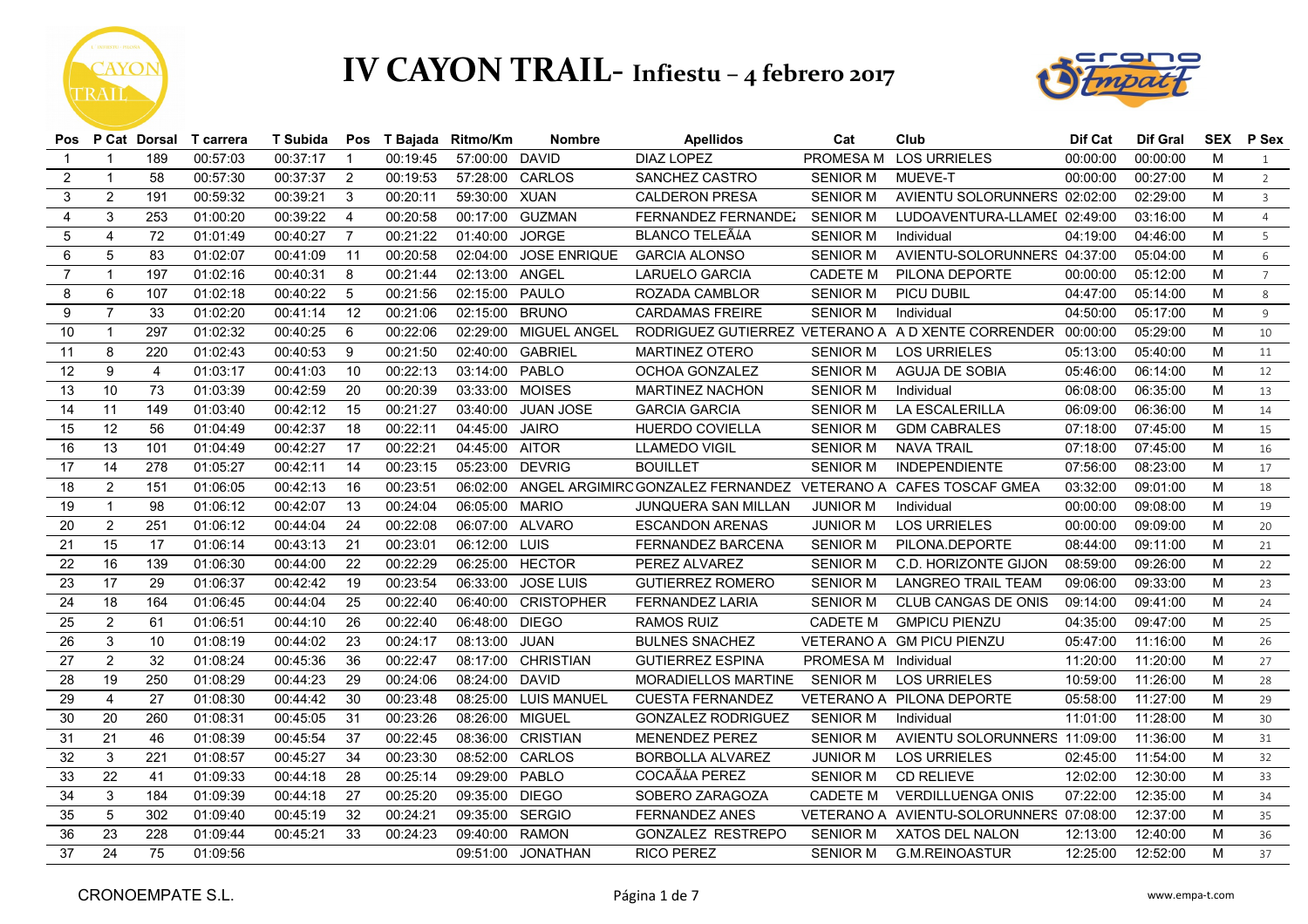



|    |                 |              | Pos P Cat Dorsal T carrera | T Subida |     |          | Pos T Bajada Ritmo/Km | <b>Nombre</b>         | <b>Apellidos</b>                          | Cat                          | Club                                     | Dif Cat  | Dif Gral | <b>SEX</b> | P Sex |
|----|-----------------|--------------|----------------------------|----------|-----|----------|-----------------------|-----------------------|-------------------------------------------|------------------------------|------------------------------------------|----------|----------|------------|-------|
| 38 | 25              | 69           | 01:10:08                   | 00:46:33 | 47  | 00:23:35 | 10:05:00 GORKA        |                       | APARICIO SANCHEZ                          | <b>SENIOR M</b>              | AVIENTU SOLORUNNERS 12:38:00             |          | 13:05:00 | M          | 38    |
| 39 | 26              | 64           | 01:10:15                   | 00:45:35 | 35  | 00:24:39 |                       | 10:11:00 ROSENDO      | DE LA GUERRA ESCALA                       | <b>SENIOR M</b>              | A FUEGO                                  | 12:44:00 | 13:12:00 | M          | 39    |
| 40 | 27              | 311          | 01:10:18                   | 00:46:15 | 42  | 00:24:02 | 10:14:00              | <b>ROBER</b>          | <b>MONTES GARCIA</b>                      | <b>SENIOR M</b>              | <b>CORREMONTES</b>                       | 12:47:00 | 13:14:00 | M          | 40    |
| 41 | 28              | 3            | 01:10:25                   | 00:46:01 | 40  | 00:24:23 | 10:22:00              | JULIAN                | ROZA MARTINEZ                             | <b>SENIOR M</b>              | Individual                               | 12:54:00 | 13:21:00 | M          | 41    |
| 42 | $\overline{4}$  | 166          | 01:10:39                   | 00:46:50 | 49  | 00:23:49 | 10:39:00              | <b>MANUEL</b>         | <b>ESPINA MONESTINA</b>                   | <b>JUNIOR M</b>              | PILONA DEPORTE                           | 04:27:00 | 13:36:00 | M          | 42    |
| 43 | 29              | 202          | 01:10:41                   | 00:45:56 | 38  | 00:24:44 | 10:35:00              | <b>JAVIER</b>         | <b>AGUNDO RUEDA</b>                       | <b>SENIOR M</b>              | G.M. LA PATANA                           | 13:10:00 | 13:37:00 | м          | 43    |
| 44 | 6               | 180          | 01:10:41                   | 00:46:01 | 39  | 00:24:40 | 10:41:00              | ORLANDO               | MARTINEZ SUAREZ                           |                              | VETERANO A INDEPENDIENTE                 | 08:08:00 | 13:37:00 | M          | 44    |
| 45 | $\overline{4}$  | 172          | 01:10:42                   | 00:46:32 | 46  | 00:24:09 | 10:38:00              | <b>RODRIGO</b>        | PEREZ MARCOS                              | <b>CADETE M</b>              | <b>OBAYA TEAM</b>                        | 08:26:00 | 13:38:00 | M          | 45    |
| 46 | $\overline{7}$  | 162          | 01:11:24                   | 00:46:17 | 43  | 00:25:07 | 11:24:00 CARLOS       |                       | <b>BLANCO VALENCIA</b>                    | VETERANO A Individual        |                                          | 08:52:00 | 14:21:00 | М          | 46    |
| 47 | 8               | 176          | 01:12:17                   | 00:46:13 | 41  | 00:26:03 | 12:11:00              | WILLIAM               | <b>AUBREY</b>                             |                              | VETERANO A INDEPENDIENTE                 | 09:44:00 | 15:13:00 | M          | 47    |
| 48 | $\mathbf{1}$    | 87           | 01:12:28                   | 00:46:53 | 50  | 00:25:34 | 12:24:00              | <b>JOSE LUIS</b>      | <b>GONZALEZ ALONSO</b>                    |                              | VETERANO B PILONA DEPORTE                | 00:00:00 | 15:24:00 | м          | 48    |
| 49 | 30              | 124          | 01:12:28                   | 00:46:30 | 45  | 00:25:57 | 12:21:00              | <b>DAVID</b>          | RODRIGUEZ PEREZ                           | <b>SENIOR M</b>              | <b>XENDASTUR</b>                         | 14:57:00 | 15:25:00 | м          | 49    |
| 50 | 9               | 257          | 01:13:29                   | 00:47:50 | 53  | 00:25:38 | 13:22:00              | <b>EMILIO</b>         | <b>GARCIA FERNANDEZ</b>                   |                              | VETERANO A RACERS LEGION ASTURI 10:56:00 |          | 16:25:00 | M          | 50    |
| 51 | 31              | 243          | 01:13:34                   | 00:47:52 | 54  | 00:25:41 | 13:29:00              | PABLO                 | PIÃ AERA GARCIA                           | <b>SENIOR M</b>              | INDEPENDIENTE                            | 16:03:00 | 16:30:00 | М          | 51    |
| 52 | $\overline{2}$  | 84           | 01:13:39                   | 00:49:23 | 69  | 00:24:15 | 13:39:00              | <b>ROBERTO</b>        | <b>MARCOS</b>                             |                              | VETERANO B CORREMONTES                   | 01:10:00 | 16:35:00 | м          | 52    |
| 53 | 10              | 161          | 01:14:06                   | 00:49:18 | 66  | 00:24:47 |                       | 14:02:00 RICARDO      | <b>GARCIA VIEJO</b>                       |                              | VETERANO A VIZCARES-LOS CASTRO 11:33:00  |          | 17:02:00 | м          | 53    |
| 54 | $5\phantom{.0}$ | 303          | 01:14:09                   | 00:47:32 | 52  | 00:26:37 | 14:09:00              | ABRAHAM               | PRADO VILLA                               | <b>CADETE M</b>              | <b>CUMBRE LLANGREU</b>                   | 11:53:00 | 17:06:00 | М          | 54    |
| 55 | 11              | 116          | 01:14:11                   | 00:48:25 | 60  | 00:25:45 | 14:00:00              | <b>JAVIER</b>         | ALVAREZ DIAZ                              | <b>VETERANO A PICU DUBIL</b> |                                          | 11:39:00 | 17:08:00 | м          | 55    |
| 56 | 5               | 259          | 01:14:20                   | 00:49:22 | 68  | 00:24:58 | 14:13:00 ANDRES       |                       | PEREZ GUTIERREZ                           | <b>JUNIOR M</b>              | LLAMEDO SPORT                            | 08:08:00 | 17:17:00 | м          | 56    |
| 57 | 12              | 19           | 01:14:40                   | 00:46:49 | 48  | 00:27:51 |                       | 14:34:00 FERNANDO     | CORDERO RODRIGUEZ                         |                              | VETERANO A G.M.REINOASTUR                | 12:08:00 | 17:37:00 | M          | 57    |
| 58 | $\mathbf{1}$    | $\mathbf{1}$ | 01:14:41                   | 00:46:57 | 51  | 00:27:43 |                       | 14:37:00 ANA CRISTINA | <b>AGUADO MORI</b>                        | VETERANA B Individual        |                                          | 00:00:00 | 17:37:00 | F          | 1     |
| 59 | 32              | 78           | 01:14:45                   | 00:48:04 | 57  | 00:26:40 | 14:37:00              | ALEJANDRO             | LABRA GONZALEZ                            | <b>SENIOR M</b>              | <b>GM PICUPIENZU</b>                     | 17:14:00 | 17:41:00 | M          | 58    |
| 60 | 33              | 287          | 01:14:45                   | 00:46:19 | 44  | 00:28:26 | 14:42:00 JÃ AAKI      |                       | <b>VALLE SANCHEZ</b>                      | <b>SENIOR M</b>              | <b>TEAM OBAYA</b>                        | 17:15:00 | 17:42:00 | M          | 59    |
| 61 | 13              | 22           | 01:14:46                   | 00:48:28 | -61 | 00:26:17 |                       | 14:40:00  FAUSTINO    | MENENDEZ FERNANDEZ VETERANO A PICU DUBIL  |                              |                                          | 12:14:00 | 17:43:00 | M          | 60    |
| 62 | 14              | 201          | 01:14:46                   | 00:48:24 | 59  | 00:26:22 | 14:40:00 DAMIAN       |                       | PUENTE FERNANDEZ                          |                              | VETERANO A G.M.REINOASTUR                | 12:14:00 | 17:43:00 | M          | 61    |
| 63 | 34              | 159          | 01:14:56                   | 00:47:53 | 55  | 00:27:02 | 14:52:00 LUIS         |                       | CASTAÃIO RODRIGUEZ                        | <b>SENIOR M</b>              | VIZCARES-LOS CASTRO 17:25:00             |          | 17:52:00 | м          | 62    |
| 64 | 35              | 34           | 01:15:30                   | 00:49:24 | 70  | 00:26:05 |                       | 15:23:00 LUIS MIGUEL  | <b>IGLESIAS ALVAREZ</b>                   | <b>SENIOR M</b>              | Individual                               | 17:59:00 | 18:26:00 | M          | 63    |
| 65 | 15              | 123          | 01:15:47                   | 00:48:20 | 58  | 00:27:26 |                       | 15:41:00 ROBERTO      | NAVA MEANA                                | VETERANO A Individual        |                                          | 13:14:00 | 18:43:00 | м          | 64    |
| 66 | $\mathbf{1}$    | 217          | 01:16:36                   | 00:49:20 | 67  | 00:27:15 | 16:31:00              | <b>BELEN</b>          | <b>BETOLAZA CADENAS</b>                   | <b>SENIOR F</b>              | C.D. RELIEVE                             | 00:00:00 | 19:32:00 | F          | 2     |
| 67 | 6               | 106          | 01:16:51                   | 00:50:04 | 72  | 00:26:47 | 16:47:00              | SAUL                  | <b>ESTRADA MIYARES</b>                    | <b>JUNIOR M</b>              | PILONA DEPORTE                           | 10:39:00 | 19:47:00 | M          | 65    |
| 68 | 16              | 135          | 01:17:12                   | 00:50:24 | 79  | 00:26:48 | 17:06:00              | <b>JUAN RAMON</b>     | GUTIERREZ GUTIERREZ VETERANO A PENA SANTA |                              |                                          | 14:39:00 | 20:08:00 | м          | 66    |
| 69 | 36              | 155          | 01:17:18                   | 00:50:12 | 75  | 00:27:05 | 17:14:00              | <b>IVAN</b>           | <b>LAVANDERA PEREZ</b>                    | <b>SENIOR M</b>              | PILONA.DEPORTE                           | 19:47:00 | 20:14:00 | м          | 67    |
| 70 | 17              | 306          | 01:17:39                   | 00:47:56 | 56  | 00:29:43 | 17:35:00              | CELEDONIO             | PEREZ NOVAL                               | VETERANO A Individual        |                                          | 15:07:00 | 20:36:00 | M          | 68    |
| 71 | 37              | 30           | 01:17:42                   | 00:49:12 | 62  | 00:28:30 | 17:36:00              | <b>ADRIAN</b>         | <b>BENITO RIMADA</b>                      | <b>SENIOR M</b>              | Individual                               | 20:12:00 | 20:39:00 | M          | 69    |
| 72 | 18              | 305          | 01:17:46                   | 00:50:46 | 85  | 00:26:59 | 17:46:00              | <b>AITOR</b>          | EGOTXEAGA DOBLAS                          |                              | VETERANO A RAPOSU FEROZ                  | 15:13:00 | 20:42:00 | М          | 70    |
| 73 | 38              | 262          | 01:17:46                   | 00:49:18 | 65  | 00:28:27 | 17:42:00              | PELAYO                | MARTINEZ DE LA TORRE                      | <b>SENIOR M</b>              | ESTADIO G. LANGREO                       | 20:15:00 | 20:42:00 | M          | 71    |
| 74 | 19              | 67           | 01:17:48                   | 00:51:05 | 88  | 00:26:42 | 17:42:00 MIGUEL       |                       | <b>VIGON PEREZ</b>                        |                              | VETERANO A LLAMEDO SPORT                 | 15:15:00 | 20:44:00 | M          | 72    |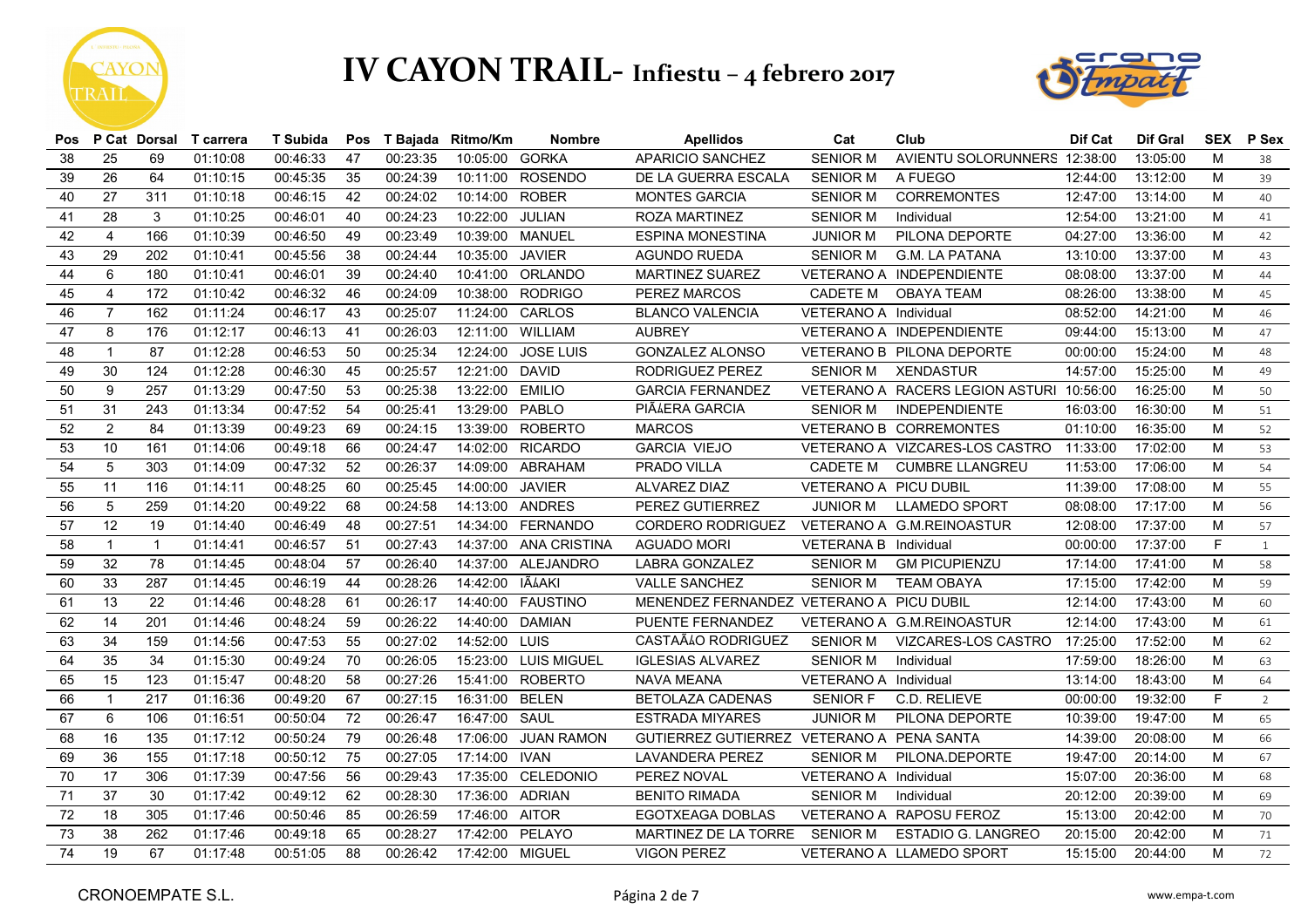



| <b>Pos</b> |                 |                 | P Cat Dorsal T carrera | <b>T</b> Subida | Pos             |          | T Bajada Ritmo/Km | <b>Nombre</b>                    | <b>Apellidos</b>                              | Cat                          | Club                                    | Dif Cat  | <b>Dif Gral</b> | <b>SEX</b>     | P Sex          |
|------------|-----------------|-----------------|------------------------|-----------------|-----------------|----------|-------------------|----------------------------------|-----------------------------------------------|------------------------------|-----------------------------------------|----------|-----------------|----------------|----------------|
| 75         | 39              | 8               | 01:17:50               | 00:51:37        | 93              | 00:26:12 |                   | 17:38:00 MARCOS                  | <b>ALBA SARIEGO</b>                           | <b>SENIOR M</b>              | Individual                              | 20:19:00 | 20:46:00        | M              | 73             |
| 76         | 40              | 157             | 01:17:54               | 00:50:11        | 74              | 00:27:42 | 17:50:00          | <b>RUBEN</b>                     | <b>BLANCO ARDAVIN</b>                         | <b>SENIOR M</b>              | <b>GM VIZCARES</b>                      | 20:23:00 | 20:50:00        | M              | 74             |
| 77         | 20              | 158             | 01:17:54               | 00:50:12        | 76              | 00:27:41 | 17:49:00          | PABLO                            | <b>BLANCO ARDAVIN</b>                         |                              | VETERANO A ESTADIO LANGREO              | 15:21:00 | 20:50:00        | M              | 75             |
| 78         | 41              | 81              | 01:17:56               | 00:49:12        | 63              | 00:28:44 | 17:52:00          | DAVID A                          | FERNANDEZ GORGOJO                             | <b>SENIOR M</b>              | A FUEGO                                 | 20:26:00 | 20:53:00        | M              | 76             |
| 79         | 21              | 170             | 01:17:57               | 00:50:39        | 81              | 00:27:17 | 17:50:00          | <b>JOSE BLAS</b>                 | <b>MARTINEZ ANTUALA</b>                       |                              | VETERANO A LUDOAVENTURA                 | 15:24:00 | 20:53:00        | M              | 77             |
| 80         | 22              | 207             | 01:17:58               | 00:50:42        | 82              | 00:27:15 | 17:53:00 ANGEL    |                                  | ENTRERRIOS RODRIGUE VETERANO A PILONA DEPORTE |                              |                                         | 15:26:00 | 20:55:00        | M              | 78             |
| 81         | 42              | 79              | 01:18:02               | 00:51:41        | 97              | 00:26:20 | 17:54:00          | <b>FERNANDO</b>                  | PITU PEDRAYES                                 | <b>SENIOR M</b>              | @NOTEOXIDES                             | 20:31:00 | 20:58:00        | M              | 79             |
| 82         | 43              | 275             | 01:18:04               | 00:50:31        | 80              | 00:27:32 | 17:56:00          | <b>BERTO XUAN</b>                | <b>ALCOCEBA RODRIGUE</b>                      | <b>SENIOR M</b>              | <b>GM XUAN DE LA BORRIN</b>             | 20:33:00 | 21:00:00        | M              | 80             |
| 83         | 23              | 233             | 01:18:04               | 00:50:19        | 78              | 00:27:45 | 18:04:00          | MIGUEL                           | <b>FERNANDEZ SCHMITZ</b>                      |                              | <b>VETERANO A INDEPENDIENTE</b>         | 15:32:00 | 21:01:00        | M              | 81             |
| 84         | 24              | 273             | 01:18:18               | 00:51:37        | 92              | 00:26:40 |                   | 18:10:00 ALBERTO                 | <b>ALVAREZ SUAREZ</b>                         |                              | VETERANO A G.M. XUAN DE LA BORRI        | 15:45:00 | 21:14:00        | M              | 82             |
| 85         | 3               | 292             | 01:18:25               | 00:51:34        | 90              | 00:26:51 | 18:10:00          | <b>IVAN</b>                      | <b>MONTES CABELLO</b>                         |                              | PROMESA M INDEPENDIENTE                 | 21:22:00 | 21:22:00        | M              | 83             |
| 86         | 25              | 198             | 01:18:25               | 00:50:03        | $\overline{71}$ | 00:28:22 | 18:19:00          | <b>EDUARDO</b>                   | <b>ARIAS FERNANDEZ</b>                        | VETERANO A A.D. MOAL         |                                         | 15:53:00 | 21:22:00        | M              | 84             |
| -87        | 44              | 168             | 01:18:26               | 00:50:05        | 73              | 00:28:21 | 18:20:00          | <b>EMILIO</b>                    | PRADO CASTAALON                               | <b>SENIOR M</b>              | Individual                              | 20:56:00 | 21:23:00        | M              | 85             |
| 88         | 45              | 20              | 01:18:30               | 00:50:47        | 86              | 00:27:42 | 18:25:00          | CARLOS                           | <b>CORDERO RODRIGUEZ</b>                      | <b>SENIOR M</b>              | <b>G.M.REINOASTUR</b>                   | 20:59:00 | 21:26:00        | M              | 86             |
| 89         | $\overline{2}$  | 133             | 01:18:36               | 00:49:14        | 64              | 00:29:22 | 18:31:00          | <b>CARLA</b>                     | <b>RODRIGUEZ PARDO</b>                        | <b>SENIOR F</b>              | <b>MUEVE-T</b>                          | 02:00:00 | 21:33:00        | F              | $\overline{3}$ |
| 90         | 26              | 255             | 01:18:52               | 00:50:43        | 83              | 00:28:09 | 18:44:00          | <b>MIGUEL ANGEL</b>              | PANDO FONSECA                                 |                              | VETERANO A AVIENTU SOLORUNNERS 16:20:00 |          | 21:49:00        | M              | 87             |
| 91         | 46              | 223             | 01:19:31               | 00:50:46        | -84             | 00:28:45 |                   | 19:21:00 GUILLERMO               | <b>VISO ALVAREZ</b>                           | <b>SENIOR M</b>              | <b>CRONOASTUR</b>                       | 22:00:00 | 22:28:00        | M              | 88             |
| 92         | $\overline{27}$ | 218             | 01:19:38               | 00:50:18        | $\overline{77}$ | 00:29:20 | 19:33:00          |                                  | FRANCISCO JAVI RODRIGUEZ CORAO                |                              | VETERANO A A. D. SIN FRONTERAS          | 17:05:00 | 22:34:00        | M              | 89             |
| 93         | $\overline{1}$  | $\overline{74}$ | 01:20:17               | 00:51:38        | 95              | 00:28:38 | 20:12:00 RAQUEL   |                                  | RONCO CASTAALON                               |                              | <b>VETERANA A PILONA DEPORTE</b>        | 00:00:00 | 23:13:00        | F              | $\overline{4}$ |
| 94         | 47              | 148             | 01:20:18               | 00:51:35        | 91              | 00:28:42 | 20:12:00          | <b>ROBERTO</b>                   | <b>FLOREZ MENDOZA</b>                         | <b>SENIOR M</b>              | <b>VERDILLUENGA</b>                     | 22:47:00 | 23:14:00        | M              | 90             |
| 95         | 28              | 92              | 01:20:21               | 00:51:53        | 101             | 00:28:28 | 20:15:00          |                                  | FRANCISCO JAVI PIQUERO ALVAREZ                |                              | <b>VETERANO A RUN04 GIJON</b>           | 17:49:00 | 23:18:00        | M              | 91             |
| 96         | 48              | 119             | 01:20:26               | 00:51:53        | 102             | 00:28:33 | 20:26:00 DIEGO    |                                  | <b>MARTINEZ MARTINEZ</b>                      | <b>SENIOR M</b>              | Individual                              | 22:55:00 | 23:23:00        | M              | 92             |
| 97         | 49              | 298             | 01:20:49               | 00:51:55        | 103             | 00:28:53 | 20:41:00          | <b>PEDRO JAVIER</b>              | <b>AMOR SORDO</b>                             | <b>SENIOR M</b>              | C.C.ORIENTE-ASTUR                       | 23:18:00 | 23:46:00        | м              | 93             |
| 98         | 50              | 266             | 01:20:50               | 00:51:18        | -89             | 00:29:31 | 20:39:00          | <b>JOSE MIGUEL</b>               | <b>GONZALEZ CARBALLAL</b>                     | <b>SENIOR M</b>              | <b>CENTRO ASTURIANO</b>                 | 23:20:00 | 23:47:00        | M              | 94             |
| 99         | 29              | 299             | 01:20:52               | 00:51:38        | 96              | 00:29:13 | 20:43:00          | <b>LUIS</b>                      | <b>CAMPAL SUAREZ</b>                          | <b>VETERANO A VIZCARES</b>   |                                         | 18:19:00 | 23:48:00        | M              | 95             |
| 100        | 51              | 143             | 01:20:59               | 00:51:42        | $\overline{98}$ | 00:29:16 | 20:49:00 DAVID    |                                  | <b>HUERGO ALVAREZ</b>                         | <b>SENIOR M</b>              | <b>CLUB ORIENTE ATLETIS</b>             | 23:28:00 | 23:55:00        | M              | 96             |
| 101        | 52              | 212             | 01:21:25               | 00:53:08        | 107             | 00:28:16 |                   | 21:16:00 VICENTE                 | <b>BARRIENTOS CASADO</b>                      | <b>SENIOR M</b>              | Individual                              | 23:54:00 | 24:21:00        | M              | 97             |
| 102        | 30              | 205             | 01:21:26               | 00:53:00        | 106             | 00:28:25 | 21:14:00          | <b>XANDRU</b>                    | <b>ARMESTO FERNANDEZ</b>                      |                              | <b>VETERANO A TEAM OBAYA</b>            | 18:54:00 | 24:23:00        | $\overline{M}$ | 98             |
| 103        | 6               | 90              | 01:21:37               | 00:51:38        | 94              | 00:29:59 | 21:34:00 DIEGO    |                                  | <b>CARMONA MARTINEZ</b>                       | <b>CADETE M</b>              | <b>G. M. PICU PIENZU-LAFU</b>           | 19:21:00 | 24:33:00        | M              | 99             |
| 104        | 31              | 141             | 01:21:38               | 00:53:41        | 112             | 00:27:57 | 21:38:00          | <b>MARCOS</b>                    | <b>CORDERA ROZA</b>                           |                              | VETERANO A G.M.LLAMAELLO                | 19:06:00 | 24:35:00        | M              | 100            |
| 105        | 32              | 77              | 01:22:34               |                 |                 |          | 22:34:00 NCHO     |                                  | <b>RAMOS ARJONA</b>                           |                              | VETERANO A GDMCABRALES                  | 20:01:00 | 25:30:00        | $\overline{M}$ | 101            |
| 106        | 53              | 237             | 01:22:34               | 00:53:42        | 113             | 00:28:51 | 22:26:00          | <b>FRANCISCO JAVI GARCIA RUA</b> |                                               | <b>SENIOR M</b>              | Individual                              | 25:03:00 | 25:30:00        | $\overline{M}$ | 102            |
| 107        | 3               | 9               | 01:22:34               | 00:54:42        | 120             | 00:27:51 | 22:23:00          | <b>CRISTINA</b>                  | <b>RUIZ LORCA</b>                             | <b>SENIOR F</b>              | <b>GM REINOASTUR</b>                    | 05:58:00 | 25:30:00        | F              | 5              |
| 108        | 33              | 35              | 01:22:35               | 00:54:52        | 123             | 00:27:42 | 22:26:00          |                                  | MARCO ANTONIO SAN JUAN GARCIA                 |                              | VETERANO A G.M REINOASTUR               | 20:03:00 | 25:32:00        | M              | 103            |
| 109        | $\overline{3}$  | 114             | 01:22:36               | 00:51:48        | 100             | 00:30:47 | 22:36:00          | <b>EDUARDO</b>                   | <b>VALERO MATAS</b>                           | <b>VETERANO B</b> Individual |                                         | 10:07:00 | 25:32:00        | $\overline{M}$ | 104            |
| 110        | 54              | 186             | 01:22:44               | 00:53:16        | 109             | 00:29:28 | 22:32:00          | <b>LUIS JAVIER</b>               | MENENDEZ FERNANDEZ                            | <b>SENIOR M</b>              | <b>NORTESUR</b>                         | 25:13:00 | 25:40:00        | M              | 105            |
| 111        | 34              | 196             | 01:22:50               | 00:53:58        | 115             | 00:28:51 | 22:50:00          | <b>ELOY</b>                      | <b>FDEZ PEREZ</b>                             | VETERANO A Individual        |                                         | 20:17:00 | 25:46:00        | M              | 106            |
| 112        | $\overline{7}$  | 179             | 01:22:51               | 00:53:23        | 110             | 00:29:28 | 22:46:00          | PABLO                            | <b>ERICE GARCIA</b>                           | <b>CADETE M</b>              | PILONA DEPORTE                          | 20:35:00 | 25:48:00        | M              | 107            |
| 113        | 55              | $\overline{7}$  | 01:22:55               | 00:54:32        | 119             | 00:28:22 | 22:48:00          | <b>JESUS</b>                     | <b>SOLIS</b>                                  | <b>SENIOR M</b>              | <b>G.M REINOASTUR</b>                   | 25:24:00 | 25:51:00        | $\overline{M}$ | 108            |
| 114        | $\mathbf{1}$    | 224             | 01:23:15               | 00:53:33        | 111             | 00:29:42 | 23:05:00          | <b>ALBA</b>                      | MENDIOLAGOITIA DIAZ                           | <b>CADETE F</b>              | <b>CAFES TOSCAF GMEA</b>                | 00:00:00 | 26:12:00        | F              | 6              |
| 115        | 56              | 231             | 01:23:16               | 00:51:47        | 99              | 00:31:29 | 23:07:00          | <b>TONI</b>                      | <b>CAMBLOR VIVO</b>                           | <b>SENIOR M</b>              | <b>INDEPENDIENTE</b>                    | 25:46:00 | 26:13:00        | $\overline{M}$ | 109            |
| 116        | 57              | 111             | 01:23:24               | 00:52:06        | 104             | 00:31:17 | 23:16:00          | OMAR                             | <b>SIERRA BULNES</b>                          | <b>SENIOR M</b>              | G.M. PICU PIENZU - LAF                  | 25:53:00 | 26:20:00        | $\overline{M}$ | 110            |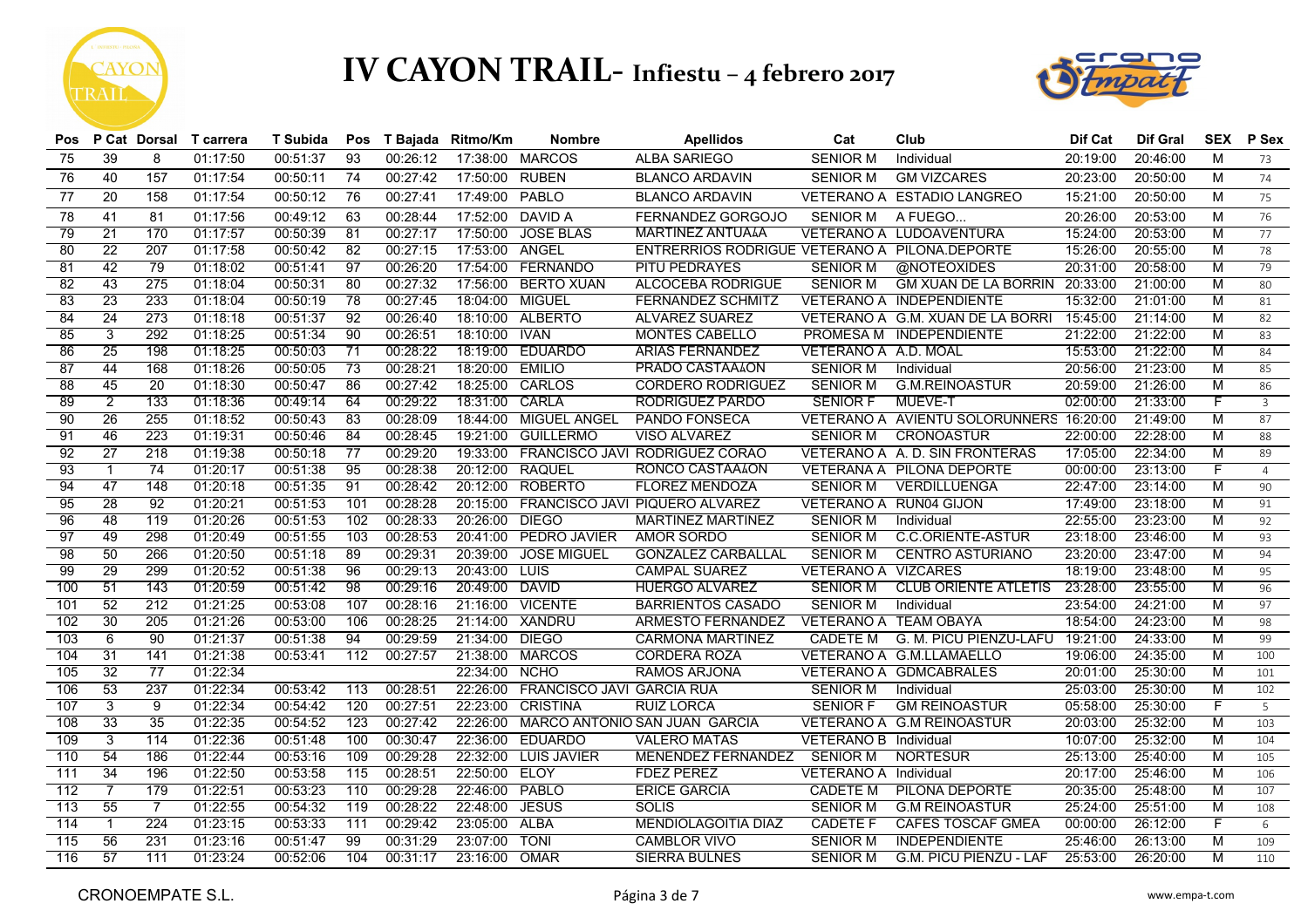



| Pos |                 | P Cat Dorsal    | T carrera | T Subida | Pos | T Bajada | Ritmo/Km | <b>Nombre</b>                 | <b>Apellidos</b>                                  | Cat                          | Club                                    | Dif Cat  | <b>Dif Gral</b> | <b>SEX</b>     | P Sex          |
|-----|-----------------|-----------------|-----------|----------|-----|----------|----------|-------------------------------|---------------------------------------------------|------------------------------|-----------------------------------------|----------|-----------------|----------------|----------------|
| 117 | 35              | 18              | 01:23:24  | 00:53:12 | 108 | 00:30:11 | 23:20:00 | <b>GONZALO</b>                | <b>LLAMEDO</b>                                    | VETERANO A                   | <b>INDEPENDIENTE</b>                    | 20:51:00 | 26:20:00        | M              | 111            |
| 118 | 58              | 310             | 01:23:29  | 00:54:20 | 118 | 00:29:08 | 23:19:00 | <b>JOAQUIN</b>                | <b>GARCIA BARRERA</b>                             | <b>SENIOR M</b>              | <b>CLUB AVIENTU SOLORU</b>              | 25:58:00 | 26:25:00        | M              | 112            |
| 119 | 36              | 183             | 01:23:29  | 00:54:49 | 122 | 00:28:40 | 23:29:00 | CARLOS                        | CARROCERA GONZALEZ VETERANO A PILONA.DEPORTE      |                              |                                         | 20:57:00 | 26:26:00        | M              | 113            |
| 120 | $\overline{37}$ | 277             | 01:23:38  | 00:55:23 | 132 | 00:28:15 | 23:25:00 | <b>GUY</b>                    | <b>NICHOLASS</b>                                  | <b>VETERANO A Individual</b> |                                         | 21:06:00 | 26:35:00        | M              | 114            |
| 121 | $\overline{4}$  | 173             | 01:23:55  | 00:55:20 | 131 | 00:28:35 | 23:45:00 | <b>JOSE ADOLFO</b>            | <b>PEVIDA LLAMAZARES</b>                          |                              | VETERANO B C.D. TORBOLIN                | 11:27:00 | 26:52:00        | $\overline{M}$ | 115            |
| 122 | 38              | 279             | 01:24:33  | 00:54:53 | 124 | 00:29:40 | 24:26:00 | <b>CESAR</b>                  | <b>JIMENEZ FERNANDEZ</b>                          |                              | VETERANO A RACERS LEGION ASTURI         | 22:01:00 | 27:30:00        | $\overline{M}$ | 116            |
| 123 | $\overline{4}$  | 239             | 01:24:40  | 00:54:57 | 126 | 00:29:42 | 24:31:00 | <b>MARIA</b>                  | <b>ALIJA GARCIA</b>                               | <b>SENIOR F</b>              | AGUJA DE SOBIA                          | 08:04:00 | 27:36:00        | F              | $\overline{7}$ |
| 124 | 59              | 254             | 01:24:43  | 00:52:18 | 105 | 00:32:24 | 24:39:00 | <b>JONATAN</b>                | <b>ALVAREZ TANAVANGSRI</b>                        | <b>SENIOR M</b>              | Individual                              | 27:12:00 | 27:39:00        | M              | 117            |
| 125 | 60              | 66              | 01:24:47  | 00:55:28 | 135 | 00:29:19 | 24:36:00 | PABLO                         | <b>SANTANA MORO</b>                               | <b>SENIOR M</b>              | <b>INDEPENDIENTE</b>                    | 27:17:00 | 27:44:00        | $\overline{M}$ | 118            |
| 126 | $\overline{5}$  | 209             | 01:25:06  | 00:56:29 | 151 | 00:28:37 | 25:06:00 | <b>ANGEL ANIBAL</b>           | <b>SUAREZ FERNANEZ</b>                            |                              | <b>VETERANO B VERDILLUENGA ONIS</b>     | 12:38:00 | 28:03:00        | M              | 119            |
| 127 | 6               | 236             | 01:25:19  | 00:56:05 | 145 | 00:29:13 | 25:09:00 | <b>JOSE DIEGO</b>             | <b>GARCIA DEL RIO</b>                             |                              | VETERANO B LANGREO TRAIL TEAM           | 12:50:00 | 28:15:00        | M              | 120            |
| 128 | 39              | 120             | 01:25:24  | 00:54:11 | 117 | 00:31:12 | 25:24:00 | <b>ALBERTO</b>                | <b>FIDALGO</b>                                    |                              | VETERANO A NEPTUNO DE TONI              | 22:51:00 | 28:20:00        | $\overline{M}$ | 121            |
| 129 | 40              | $\overline{25}$ | 01:25:25  | 00:54:45 | 121 | 00:30:40 | 25:17:00 | <b>ENRIQUE</b>                | COCAÃIA GONZALEZ                                  |                              | VETERANO A G. M. PICU PIENZU-LAFU       | 22:52:00 | 28:21:00        | M              | 122            |
| 130 | 41              | 154             | 01:25:40  | 00:55:12 | 128 | 00:30:28 | 25:34:00 | <b>ROBERTO</b>                | <b>GARCIA FERNANDEZ</b>                           |                              | <b>VETERANO A GM REINOASTUR</b>         | 23:07:00 | 28:36:00        | M              | 123            |
| 131 | 42              | 14              | 01:25:41  | 00:55:14 | 129 | 00:30:27 | 25:33:00 | RUBEN - NEMBRA SOLIS CARBAJAL |                                                   |                              | <b>VETERANO A GM REINOASTUR</b>         | 23:08:00 | 28:37:00        | M              | 124            |
| 132 | 61              | 99              | 01:26:06  | 00:55:24 | 133 | 00:30:42 | 25:58:00 | ALBERTO                       | <b>GONZALEZ IGLESIAS</b>                          | <b>SENIOR M</b>              | <b>G.M. PICU PIENZU - LAF</b>           | 28:36:00 | 29:03:00        | M              | 125            |
| 133 | 43              | 71              | 01:26:07  | 00:56:01 | 142 | 00:30:06 | 26:02:00 | <b>JOSE MIGUEL</b>            | REDONDO ROBLEDO                                   |                              | VETERANO A GM PICU PIENZU               | 23:35:00 | 29:04:00        | M              | 126            |
| 134 | 44              | 169             | 01:26:11  | 00:55:55 | 141 | 00:30:16 | 26:08:00 | <b>JAVI</b>                   | <b>GUTIERREZ CUADRIELL( VETERANO A Individual</b> |                              |                                         | 23:39:00 | 29:08:00        | M              | 127            |
| 135 | $\overline{5}$  | 93              | 01:26:25  | 00:55:49 | 139 | 00:30:36 | 26:19:00 | <b>PATRI</b>                  | <b>ARDINES CELORIO</b>                            | <b>SENIOR F</b>              | <b>CLUB CANGAS DE ONIS</b>              | 09:49:00 | 29:21:00        | F              | 8              |
| 136 | 62              | 132             | 01:26:26  | 00:51:05 | 87  | 00:35:21 | 26:16:00 | ERIC                          | <b>ARDURA CAYADO</b>                              | <b>SENIOR M</b>              | <b>GAITERO ATLETISMO</b>                | 28:56:00 | 29:23:00        | M              | 128            |
| 137 | 63              | 131             | 01:26:29  | 00:55:04 | 127 | 00:31:25 | 26:19:00 | <b>LUIS</b>                   | <b>FRECHOSO VALENZUEL/</b>                        | <b>SENIOR M</b>              | <b>INDEPENDIENTE</b>                    | 28:59:00 | 29:26:00        | M              | 129            |
| 138 | $\overline{2}$  | 109             | 01:26:33  | 00:55:30 | 136 | 00:31:02 | 26:24:00 | <b>JULIA</b>                  | <b>LLERANDI LAVANDERA</b>                         | <b>CADETE F</b>              | PILONA DEPORTE                          | 03:17:00 | 29:29:00        | F              | 9              |
| 139 | 45              | 96              | 01:26:38  | 00:54:55 | 125 | 00:31:42 | 26:33:00 | <b>HECTOR</b>                 | <b>FERNANDEZ ARDURA</b>                           |                              | VETERANO A C.D. LA BRUJULA - JAIR       | 24:05:00 | 29:34:00        | M              | 130            |
| 140 | 64              | 52              | 01:26:44  | 00:55:40 | 137 | 00:31:04 | 26:38:00 | <b>SERINO</b>                 | <b>GONZALEZ GARCIA</b>                            | <b>SENIOR M</b>              | AVIENTU-SOLORUNNERS 29:13:00            |          | 29:40:00        | M              | 131            |
| 141 | 46              | 53              | 01:26:46  | 00:56:13 | 148 | 00:30:33 | 26:36:00 | PEDRO                         | VILLAVEIRAN CASO                                  |                              | VETERANO A PILONA DEPORTE               | 24:14:00 | 29:43:00        | M              | 132            |
| 142 | 47              | 312             | 01:26:50  | 00:54:09 | 116 | 00:32:41 | 26:42:00 | <b>BENJAMIN</b>               | <b>ALVAREZ FERNANDEZ</b>                          |                              | VETERANO A GM ESTOUPO                   | 24:17:00 | 29:46:00        | M              | 133            |
| 143 | 65              | 263             | 01:26:54  | 00:56:02 | 143 | 00:30:52 | 26:37:00 |                               | FRANCISCO JAVI CARRIL FERNANDEZ-LA                | <b>SENIOR M</b>              | <b>INDEPENDIENTE</b>                    | 29:23:00 | 29:50:00        | M              | 134            |
| 144 | 7               | 62              | 01:27:10  | 00:56:12 | 147 | 00:30:58 | 26:59:00 | ANGEL                         | PUERTA VALIENTE                                   |                              | VETERANO B PILONA.DEPORTE               | 14:42:00 | 30:06:00        | M              | 135            |
| 145 | $\overline{2}$  | 23              | 01:27:11  | 00:55:16 | 130 | 00:31:55 | 27:05:00 | <b>ESTHER</b>                 | <b>BELLO ESCLARIN</b>                             |                              | <b>VETERANA A PILONA DEPORTE</b>        | 06:54:00 | 30:08:00        | F              | 10             |
| 146 | 48              | 185             | 01:27:23  | 00:55:26 | 134 | 00:31:57 | 27:07:00 | <b>JOSE LUIS</b>              | <b>GARCIA DE LA FUENTE</b>                        | VETERANO A XIXON2000         |                                         | 24:50:00 | 30:19:00        | M              | 136            |
| 147 | 7               | 200             | 01:27:35  | 00:53:52 | 114 | 00:33:42 | 27:25:00 | <b>ENRIQUE</b>                | <b>ASPRA</b>                                      | <b>JUNIOR M</b>              | Individual                              | 21:23:00 | 30:31:00        | M              | 137            |
| 148 | 49              | 219             | 01:27:36  | 00:56:10 | 146 | 00:31:25 | 27:27:00 | <b>RUBEN</b>                  | <b>ALVAREZ MENENDEZ</b>                           |                              | VETERANO A AVIENTU SOLORUNNERS 25:03:00 |          | 30:32:00        | M              | 138            |
| 149 | 66              | 55              | 01:27:37  | 00:56:40 | 154 | 00:30:56 | 27:34:00 | <b>MIGUEL</b>                 | <b>RODRIGUEZ ESCOBAR</b>                          | <b>SENIOR M</b>              | <b>PILONA DEPORTE</b>                   | 30:06:00 | 30:33:00        | M              | 139            |
| 150 | 67              | 118             | 01:27:44  | 00:55:52 | 140 | 00:31:51 | 27:34:00 | <b>NOEL</b>                   | <b>RODRIGUEZ DIAZ</b>                             | <b>SENIOR M</b>              | <b>G.M REINOASTUR</b>                   | 30:13:00 | 30:41:00        | M              | 140            |
| 151 | 50              | 175             | 01:28:14  | 00:56:33 | 152 | 00:31:41 | 27:58:00 | <b>JOSE CARLOS</b>            | <b>REIGOSA FERNANDEZ</b>                          |                              | VETERANO A INDEPENDIENTE                | 25:41:00 | 31:10:00        | M              | 141            |
| 152 | 6               | $\overline{2}$  | 01:28:17  | 00:56:04 | 144 | 00:32:12 | 28:10:00 | <b>MARIA ARACELI</b>          | <b>FERNANDEZ POLONIO</b>                          | <b>SENIOR F</b>              | CORRIENDO POR MORCI                     | 11:41:00 | 31:13:00        | F              | 11             |
| 153 | 51              | 232             | 01:28:27  | 00:56:40 | 153 | 00:31:47 | 28:17:00 | <b>FRANCISCO</b>              | <b>BUSTILLO TEJEDOR</b>                           |                              | <b>VETERANO A RODRUNNERS GIJON</b>      | 25:54:00 | 31:23:00        | M              | 142            |
| 154 | 52              | 50              | 01:28:30  | 00:56:24 | 150 | 00:32:06 | 28:18:00 | <b>JOSE ANTONIO</b>           | ALONSO QUIJORNA                                   |                              | <b>VETERANO A INDEPENDIENTE</b>         | 25:58:00 | 31:27:00        | M              | 143            |
| 155 |                 | 91              | 01:28:58  | 00:57:22 | 159 | 00:31:36 | 28:51:00 | <b>ISABEL</b>                 | <b>MARTINEZ MARTINO</b>                           | <b>SENIOR F</b>              | G. M. PICU PIENZU-LAFU                  | 12:22:00 | 31:55:00        |                | 12             |
| 156 | 53              | 271             | 01:29:34  | 00:56:23 | 149 | 00:33:10 | 29:22:00 | <b>ELISARDO</b>               | DE LA TORRE ALLARIZ                               | VETERANO A Individual        |                                         | 27:01:00 | 32:30:00        | M              | 144            |
| 157 | 68              | 291             | 01:29:50  | 00:56:50 | 155 | 00:33:00 | 29:36:00 | <b>CRISTIAN</b>               | <b>MEDINA LOPEZ</b>                               | <b>SENIOR M</b>              | <b>CANGAS DE ONIS ATLET</b>             | 32:20:00 | 32:47:00        | M              | 145            |
| 158 | 3               | 227             | 01:30:00  | 00:57:49 | 160 | 00:32:11 | 29:52:00 | LUCIA                         | <b>FERNANDEZ MATILLA</b>                          |                              | VETERANA A ASTUR PIE TRAIL TEAM         | 09:43:00 | 32:56:00        | F              | 13             |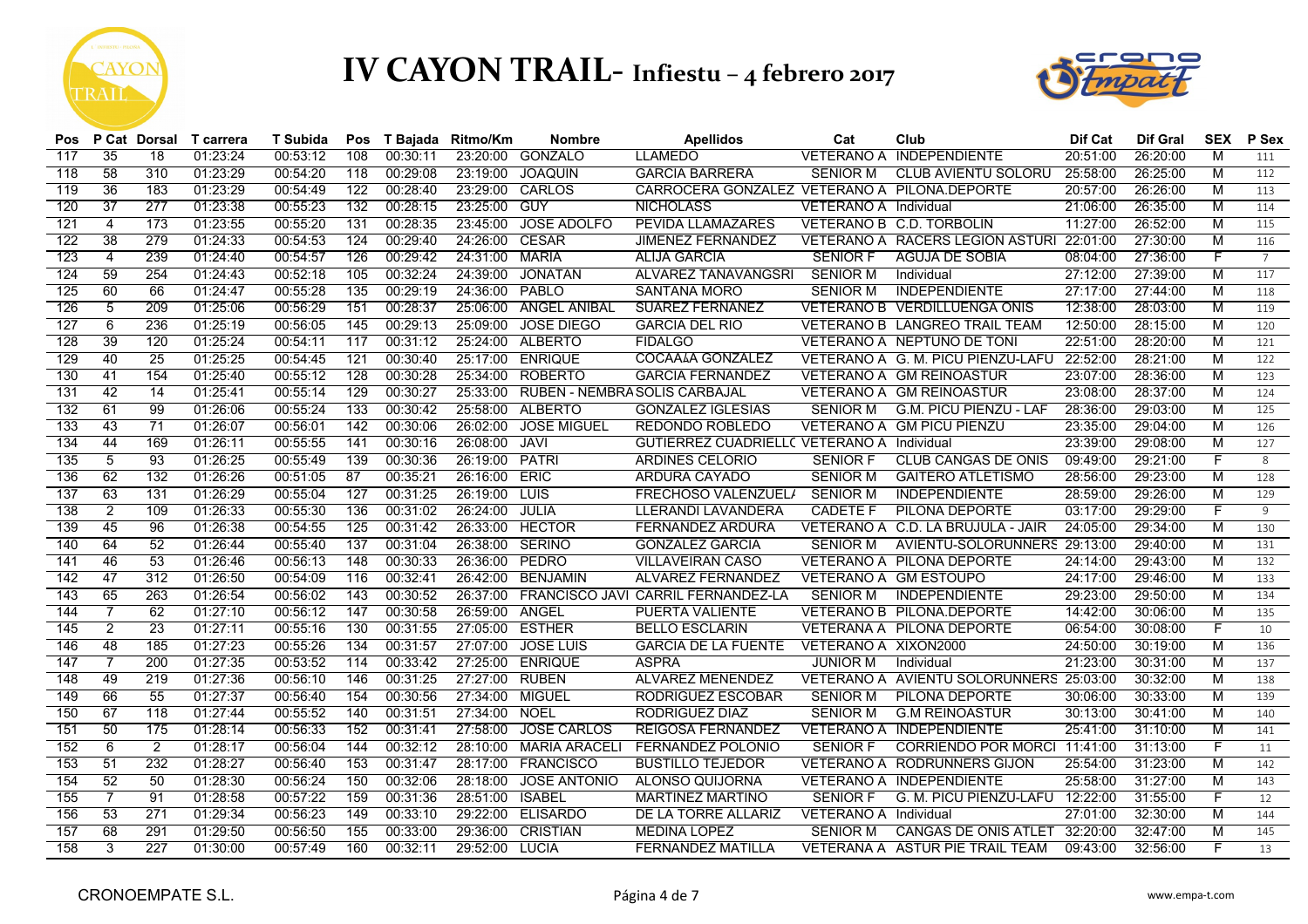



| Pos |                 |                 | P Cat Dorsal T carrera | <b>T</b> Subida | Pos |          | T Bajada Ritmo/Km | <b>Nombre</b>      | <b>Apellidos</b>                             | Cat                           | Club                                    | Dif Cat  | <b>Dif Gral</b> | <b>SEX</b>     | P Sex |
|-----|-----------------|-----------------|------------------------|-----------------|-----|----------|-------------------|--------------------|----------------------------------------------|-------------------------------|-----------------------------------------|----------|-----------------|----------------|-------|
| 159 | 54              | $\overline{21}$ | 01:30:43               | 00:58:42        | 168 | 00:32:01 | 30:43:00          | <b>ROBERTO</b>     | <b>PRIETO GUTIERREZ</b>                      |                               | <b>VETERANO A INDEPENDIENTE</b>         | 28:11:00 | 33:40:00        | M              | 146   |
| 160 | 55              | 117             | 01:30:55               | 00:57:14        | 156 | 00:33:41 | 30:47:00          | <b>RAFAEL</b>      | <b>LAMA CAMPOS</b>                           |                               | VETERANO A PILONA DEPORTE               | 28:22:00 | 33:51:00        | M              | 147   |
| 161 | 69              | 16              | 01:30:58               | 00:55:48        | 138 | 00:35:10 | 30:46:00          | <b>JOSE MANUEL</b> | <b>ESPINA ALADRO</b>                         | <b>SENIOR M</b>               | Individual                              | 33:27:00 | 33:55:00        | $\overline{M}$ | 148   |
| 162 | 56              | 65              | 01:31:02               | 00:58:15        | 162 | 00:32:47 | 31:02:00          | <b>MIGUEL</b>      | MENENDEZ GUTIERREZ VETERANO A PILONA DEPORTE |                               |                                         | 28:30:00 | 33:59:00        | м              | 149   |
| 163 | 57              | 156             | 01:31:07               | 00:57:16        | 157 | 00:33:51 | 30:55:00          | <b>JAVIER</b>      | <b>GARCIA VEGA</b>                           | VETERANO A Individual         |                                         | 28:34:00 | 34:03:00        | M              | 150   |
| 164 | 70              | 140             | 01:31:08               | 00:58:02        | 161 | 00:33:06 | 31:08:00          | <b>NEMESIO</b>     | DE LA GUERRA ESCALA                          | <b>SENIOR M</b>               | <b>INDEPENDIENTE</b>                    | 33:38:00 | 34:05:00        | M              | 151   |
| 165 | $\overline{8}$  | 102             | 01:31:10               | 00:58:23        | 165 | 00:32:47 | 30:58:00          | <b>TANIA</b>       | <b>HUERTA COLLADO</b>                        | <b>SENIOR F</b>               | <b>CRONOASTUR</b>                       | 14:34:00 | 34:07:00        | F              | 14    |
| 166 | 58              | $\overline{82}$ | 01:31:16               | 00:57:16        | 158 | 00:34:00 | 31:08:00          | <b>NEMESIANO</b>   | <b>MORAN MARTINEZ</b>                        |                               | <b>VETERANO A COYANZA TRAIL</b>         | 28:43:00 | 34:12:00        | M              | 152   |
| 167 | $\overline{9}$  | 137             | 01:31:18               | 00:58:27        | 167 | 00:32:50 | 31:08:00          | AIDA               | <b>CAMPOS HERNANDEZ</b>                      | <b>SENIOR F</b>               | Individual                              | 14:42:00 | 34:14:00        | F              | 15    |
| 168 | $\overline{8}$  | 160             | 01:32:36               | 00:59:42        | 177 | 00:32:54 | 32:22:00          | CARLOS             | <b>MOJARDIN VAZQUEZ</b>                      |                               | VETERANO B C.D.ESPORTATE-BIKILA         | 20:08:00 | 35:33:00        | M              | 153   |
| 169 | 3               | 193             | 01:33:22               | 01:00:20        | 181 | 00:33:02 | 33:13:00          | <b>LAURA</b>       | <b>ANDRES ARNAIZ</b>                         | <b>CADETE F</b>               | <b>GALITIUS</b>                         | 10:07:00 | 36:19:00        | F              | 16    |
| 170 | $\overline{71}$ | 244             | 01:33:32               |                 |     |          | 33:21:00          | <b>DAVID</b>       | <b>ARGÄTELLES FERNANDE</b>                   | <b>SENIOR M</b>               | <b>GM REINOASTUR</b>                    | 36:01:00 | 36:29:00        | $\overline{M}$ | 154   |
| 171 | 59              | 309             | 01:34:18               | 00:59:51        | 180 | 00:34:26 | 34:04:00          |                    | JORGE ALBERTO VIEGO DE LA ROZ                |                               | VETERANO A GRUPO DE MONTANA PE 31:45:00 |          | 37:14:00        | M              | 155   |
| 172 | 60              | 285             | 01:34:20               | 00:58:17        | 163 | 00:36:03 | 34:11:00          | <b>JUAN CARLOS</b> | <b>FERNANDEZ ZAPICO</b>                      |                               | VETERANO A G.M.COLLACIOS                | 31:47:00 | 37:16:00        | M              | 156   |
| 173 | $\overline{9}$  | 188             | 01:34:30               | 01:01:30        | 188 | 00:33:00 | 34:19:00          | <b>JOSE MANUEL</b> | <b>MENENDEZ AMBRES</b>                       | <b>VETERANO B NORTESUR</b>    |                                         | 22:02:00 | 37:27:00        | $\overline{M}$ | 157   |
| 174 | 4               | 194             | 01:34:57               | 01:01:18        | 187 | 00:33:39 | 34:48:00          | <b>LIDIA</b>       | <b>GONZALEZ MANTECON</b>                     | <b>CADETE F</b>               | <b>INDEPENDIENTE</b>                    | 11:42:00 | 37:54:00        | F              | 17    |
| 175 | 61              | 121             | 01:34:57               | 00:58:48        | 170 | 00:36:09 | 34:40:00          | PABLO              | <b>RAMOS VALLINA</b>                         |                               | <b>VETERANO A ONTIER RCTO</b>           | 32:25:00 | 37:54:00        | M              | 158   |
| 176 | 72              | 100             | 01:34:59               | 00:58:24        | 166 | 00:36:35 | 34:47:00          | <b>DANIEL</b>      | <b>GARCIA SUAREZ</b>                         | <b>SENIOR M</b>               | CLUB CORRER ASTURIA! 37:29:00           |          | 37:56:00        | M              | 159   |
| 177 | 73              | 249             | 01:35:03               | 00:58:20        | 164 | 00:36:43 | 35:03:00          | <b>DAVID</b>       | <b>BLANCO IGLESIAS</b>                       | <b>SENIOR M</b>               | <b>CUMBRE LLANGREU</b>                  | 37:32:00 | 38:00:00        | M              | 160   |
| 178 | 74              | 15              | 01:35:21               | 01:01:36        | 190 | 00:33:44 | 35:12:00          | <b>IVAN</b>        | <b>CASO ANTON</b>                            | <b>SENIOR M</b>               | <b>GDM CABRALES</b>                     | 37:50:00 | 38:17:00        | M              | 161   |
| 179 | 75              | 86              | 01:35:23               | 01:00:51        | 183 | 00:34:31 | 35:23:00          | <b>GUILLERMO</b>   | MENENDEZ ALVAREZ                             | <b>SENIOR M</b>               | <b>INDEPENDIENTE</b>                    | 37:52:00 | 38:19:00        | M              | 162   |
| 180 | 76              | 80              | 01:35:24               | 00:59:50        | 178 | 00:35:34 | 35:16:00          | ALEJANDRO          | <b>GONZALEZ FERNANDEZ</b>                    | <b>SENIOR M</b>               | <b>LUDO AVENTURA</b>                    | 37:54:00 | 38:21:00        | M              | 163   |
| 181 | 62              | 97              | 01:35:30               | 00:58:54        | 172 | 00:36:36 | 35:19:00          | <b>JUAN</b>        | <b>INES MENDEZ</b>                           |                               | <b>VETERANO A INDEPENDIENTE</b>         | 32:57:00 | 38:26:00        | M              | 164   |
| 182 | 10              | 147             | 01:35:30               | 00:58:52        | 171 | 00:36:38 | 35:20:00          | <b>MARTA</b>       | <b>GUTIERREZ INES</b>                        | <b>SENIOR F</b>               | VERDILLUENGA                            | 18:54:00 | 38:27:00        |                | 18    |
| 183 | 4               | 267             | 01:35:32               | 00:59:36        | 173 | 00:35:56 | 35:23:00          | <b>EVA</b>         | <b>GARCIA COQUE</b>                          | <b>VETERANA A</b> Individual  |                                         | 15:15:00 | 38:29:00        | F              | 19    |
| 184 | 5               | 261             | 01:35:32               | 00:59:37        | 175 | 00:35:55 | 35:23:00          | SILVIA             | <b>GALLEGO MONTORO</b>                       |                               | VETERANA A CORRIENDOXMORCIN             | 15:15:00 | 38:29:00        | F              | 20    |
| 185 | 10              | 282             | 01:36:07               | 01:01:41        | 191 | 00:34:26 | 35:51:00          |                    | JOSE MANUEL- C FERNANDEZ ALVAREZ             |                               | <b>VETERANO B XIXON RUNNERS</b>         | 23:39:00 | 39:03:00        | M              | 165   |
| 186 | 63              | 108             | 01:36:16               | 01:02:19        | 195 | 00:33:56 | 36:02:00          | AGUS               | <b>CAMINO VAZQUEZ</b>                        |                               | VETERANO A AVIENTU SOLORUNNERS 33:43:00 |          | 39:12:00        | M              | 166   |
| 187 | 11              | 43              | 01:36:33               | 01:01:53        | 194 | 00:34:39 | 36:19:00          | <b>JUAN JOSE</b>   | PARENTE BANGO                                |                               | <b>VETERANO B DEPORTES ML BLACK</b>     | 24:04:00 | 39:29:00        | M              | 167   |
| 188 | 6               | 12              | 01:37:41               | 01:01:47        | 192 | 00:35:54 | 37:28:00          | <b>CRISTINA</b>    | <b>BULNES SANCHEZ</b>                        | <b>VETERANA A PICU PIENZU</b> |                                         | 17:24:00 | 40:38:00        | F              | 21    |
| 189 | 64              | 127             | 01:37:46               | 01:01:34        | 189 | 00:36:11 | 37:32:00          | LUIS ENRIQUE       | <b>ALONSO SAMARTINO</b>                      |                               | VETERANO A C.D. XENDASTUR               | 35:13:00 | 40:42:00        | M              | 168   |
| 190 | 65              | 95              | 01:37:47               | 01:01:53        | 193 | 00:35:53 | 37:31:00          | <b>JOSE M</b>      | <b>DIAZ LOPEZ</b>                            | VETERANO A RUN04 GIJON        |                                         | 35:14:00 | 40:43:00        | M              | 169   |
| 191 | $\overline{11}$ | 49              | 01:38:04               | 00:59:41        | 176 | 00:38:23 | 37:51:00          | <b>LAURA</b>       | <b>GARCIA SERANTES</b>                       | <b>SENIOR F</b>               | <b>INDEPENDIENTE</b>                    | 21:28:00 | 41:01:00        | F              | 22    |
| 192 | $\overline{8}$  | 177             | 01:38:52               | 00:58:45        | 169 | 00:40:07 | 38:52:00          | <b>MIGUEL</b>      | <b>PRENDES RAMOS</b>                         | <b>JUNIOR M</b>               | PILONA DEPORTE                          | 32:40:00 | 41:48:00        | M              | 170   |
| 193 | 66              | 105             | 01:39:11               | 01:01:16        | 185 | 00:37:55 | 38:58:00          | <b>JON</b>         | ORDOALEZ ARBOLEYA                            | <b>VETERANO A NAVA TRAIL</b>  |                                         | 36:39:00 | 42:08:00        | M              | 171   |
| 194 | 7               | 171             | 01:39:42               | 00:59:50        | 179 | 00:39:52 | 39:42:00          | <b>OLVIDO</b>      | <b>ESTRADA MONTES</b>                        |                               | VETERANA A LUDOAVENTURA                 | 19:25:00 | 42:39:00        | F              | 23    |
| 195 | 77              | 288             | 01:39:49               | 01:01:16        | 184 | 00:38:32 | 39:42:00          | OMAR               | <b>VEGA FERRERO</b>                          | <b>SENIOR M</b>               | G.M.COLLACIOS                           | 42:18:00 | 42:45:00        | M              | 172   |
| 196 | $\overline{8}$  | 190             | 01:39:53               | 00:59:36        | 174 | 00:40:16 | 39:43:00          | <b>ROCIO</b>       | <b>QUINCE CAMINO</b>                         |                               | <b>VETERANA A PILONA DEPORTE</b>        | 19:36:00 | 42:50:00        | F              | 24    |
| 197 | 67              | 134             | 01:41:09               | 01:05:52        | 210 | 00:35:17 | 40:58:00          | <b>JORGE</b>       | <b>VILLAR SANCHEZ</b>                        | VETERANO A Individual         |                                         | 38:37:00 | 44:06:00        | M              | 173   |
| 198 | 78              | 182             | 01:41:10               | 01:05:57        | 213 | 00:35:13 | 41:01:00          | PABLO              | <b>FERNANDEZ RIBAYA</b>                      | <b>SENIOR M</b>               | Individual                              | 43:39:00 | 44:06:00        | M              | 174   |
| 199 | 79              | 242             | 01:41:33               | 01:04:27        | 202 | 00:37:05 | 41:20:00          | <b>FERNANDO</b>    | <b>SUAREZ MARTIN</b>                         | <b>SENIOR M</b>               | <b>TEAM SPORT SPIRIT</b>                | 44:02:00 | 44:30:00        | M              | 175   |
| 200 | 68              | 222             | 01:42:16               | 01:02:50        | 198 | 00:39:26 | 41:59:00 SAMUEL   |                    | <b>GARCIA MENDEZ</b>                         |                               | VETERANO A XIXON RUNNERS                | 39:44:00 | 45:13:00        | M              | 176   |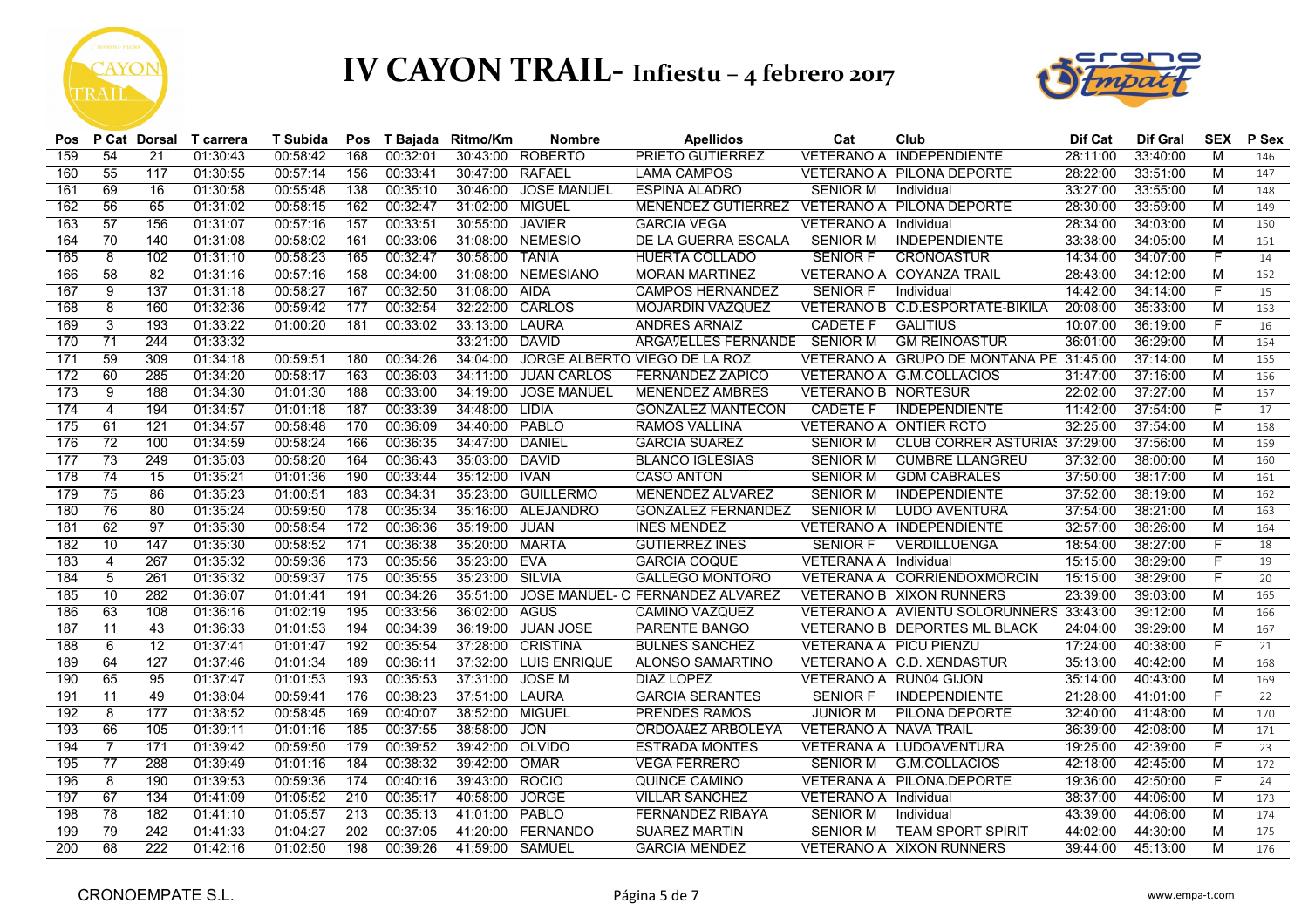



| Pos |                 | P Cat Dorsal     | T carrera | T Subida | Pos              |          | T Bajada Ritmo/Km | <b>Nombre</b>       | <b>Apellidos</b>                                 | Cat                          | Club                                    | Dif Cat  | <b>Dif Gral</b> | <b>SEX</b> | P Sex           |
|-----|-----------------|------------------|-----------|----------|------------------|----------|-------------------|---------------------|--------------------------------------------------|------------------------------|-----------------------------------------|----------|-----------------|------------|-----------------|
| 201 | 69              | 238              | 01:42:23  | 01:00:28 | 182              | 00:41:55 | 42:12:00          | <b>ALBERTO</b>      | <b>GARCIA SUAREZ</b>                             | <b>VETERANO A</b>            | <b>INDEPENDIENTE</b>                    | 39:51:00 | 45:20:00        | M          | 177             |
| 202 | 80              | 195              | 01:43:21  | 01:01:17 | 186              | 00:42:03 | 43:21:00 PABLO    |                     | <b>FDEZ FDEZ</b>                                 | <b>SENIOR M</b>              | Individual                              | 45:50:00 | 46:17:00        | M          | 178             |
| 203 | $\overline{81}$ | $\overline{203}$ | 01:44:34  | 01:05:55 | $\overline{212}$ | 00:38:38 | 44:22:00          | <b>SERGIO</b>       | <b>GARCIA COLUNGA</b>                            | <b>SENIOR M</b>              | <b>NORTESUR</b>                         | 47:03:00 | 47:30:00        | M          | 179             |
| 204 | 12              | 247              | 01:45:22  | 01:04:53 | 205              | 00:40:29 | 45:14:00          | <b>PALOMA</b>       | CORNEJO ALONSO                                   | <b>SENIOR F</b>              | <b>TEAM BIKE CABRANES</b>               | 28:46:00 | 48:18:00        | F          | 25              |
| 205 | $\overline{9}$  | $\overline{11}$  | 01:45:28  | 01:04:30 | 203              | 00:40:57 | 45:16:00          | <b>MONICA</b>       | DEL CUETO CAÃION                                 |                              | VETERANA A GM PICU PIENZU               | 25:11:00 | 48:24:00        | F          | 26              |
| 206 |                 | 230              | 01:45:32  | 01:04:13 | 201              | 00:41:19 | 45:25:00          | <b>GLORIA</b>       | <b>ALVAREZ MARTINEZ</b>                          | <b>JUNIOR F</b>              | <b>INDEPENDIENTE</b>                    | 00:00:00 | 48:29:00        | F          | 27              |
| 207 | 12              | 128              | 01:46:27  | 01:04:46 | 204              | 00:41:41 | 46:08:00          | <b>JOSE MANUEL</b>  | ROZADA ALONSO                                    | <b>VETERANO B</b> Individual |                                         | 33:59:00 | 49:23:00        | M          | 180             |
| 208 | 82              | 265              | 01:46:40  | 01:02:47 | 197              | 00:43:53 | 46:40:00          | <b>DIEGO</b>        | <b>GARCIA GARCIA</b>                             | <b>SENIOR M</b>              | <b>GM MOSCON</b>                        | 49:09:00 | 49:36:00        | M          | 181             |
| 209 | 10              | 241              | 01:46:48  | 01:04:58 | 206              | 00:41:49 | 46:39:00          | <b>REBECA</b>       | LONGARELA FERNANDE: VETERANA A CAFES TOSCAF GMEA |                              |                                         | 26:31:00 | 49:44:00        | F          | 28              |
| 210 | 13              | 144              | 01:46:51  | 01:05:44 | 209              | 00:41:07 | 46:33:00          | <b>MARIA</b>        | <b>ALVAREZ ALVAREZ</b>                           | <b>SENIOR F</b>              | Individual                              | 30:15:00 | 49:48:00        | F          | 29              |
| 211 | $\overline{14}$ | 235              | 01:47:57  | 01:04:05 | 200              | 00:43:52 | 47:44:00          | <b>ANDREA</b>       | <b>PRENDES PEREZ</b>                             | <b>SENIOR F</b>              | CLUB CORRER ASTURIAS 31:21:00           |          | 50:54:00        | F          | 30              |
| 212 | 83              | 234              | 01:47:58  | 01:04:04 | 199              | 00:43:53 | 47:45:00          | <b>BORJA</b>        | <b>RODRIGUEZ ZAPICO</b>                          | <b>SENIOR M</b>              | CLUB CORRER ASTURIA! 50:27:00           |          | 50:55:00        | M          | 182             |
| 213 | 70              | 153              | 01:48:23  | 01:06:37 | 217              | 00:41:45 | 48:05:00          |                     | FRANCISCO JOSE CASTRO FERNANDEZ                  |                              | VETERANO A XIXON RUNNERS                | 45:50:00 | 51:19:00        | M          | 183             |
| 214 | 84              | 54               | 01:48:34  | 01:07:32 | 222              | 00:41:02 | 48:24:00          | <b>JOSE ANTONIO</b> | PAVON CAMACHO                                    | <b>SENIOR M</b>              | Individual                              | 51:04:00 | 51:31:00        | M          | 184             |
| 215 | 85              | 252              | 01:49:37  | 01:05:01 | 207              | 00:44:35 | 49:20:00          | CARLOS              | <b>BERMUDEZ DIAZ</b>                             | <b>SENIOR M</b>              | <b>LANGREO TRAIL TEAM</b>               | 52:06:00 | 52:33:00        | M          | 185             |
| 216 | 71              | 296              | 01:49:48  | 01:07:00 | 218              | 00:42:48 | 49:33:00          | <b>IVAN</b>         | <b>VALQUI LIMAY</b>                              |                              | VETERANO A INDEPENDIENTE                | 47:15:00 | 52:44:00        | M          | 186             |
| 217 | 15              | 47               | 01:49:49  | 01:07:45 | 223              | 00:42:04 | 49:34:00          | ANA                 | <b>PARAJON PARAJON</b>                           | <b>SENIOR F</b>              | <b>TEAM OBAYA</b>                       | 33:13:00 | 52:46:00        | F          | 31              |
| 218 | 16              | 51               | 01:49:49  | 01:06:06 | 214              | 00:43:43 | 49:34:00          | <b>MARIA JESUS</b>  | <b>FERNANDEZ ROZA</b>                            | <b>SENIOR F</b>              | <b>CORRESIERO</b>                       | 33:13:00 | 52:46:00        | F          | 32              |
| 219 | 17              | 70               | 01:49:50  | 01:06:09 | 215              | 00:43:41 | 49:34:00          | <b>PATRICIA</b>     | <b>LLAMEDO FERNANDEZ</b>                         | <b>SENIOR F</b>              | <b>CORRESIERO</b>                       | 33:14:00 | 52:47:00        | F          | $\overline{33}$ |
| 220 | $\overline{18}$ | 210              | 01:50:00  | 01:07:57 | 229              | 00:42:03 | 49:48:00          | LUCIA               | <b>ALVAREZ SANCHEZ</b>                           | <b>SENIOR F</b>              | Individual                              | 33:24:00 | 52:56:00        |            | 34              |
| 221 | $\overline{11}$ | 248              | 01:50:39  | 01:02:38 | 196              | 00:48:01 | 50:31:00          | <b>SUSANA</b>       | <b>DIAZ BRANDY</b>                               | <b>VETERANA A</b> Individual |                                         | 30:22:00 | 53:36:00        |            | 35              |
| 222 | 86              | 280              | 01:50:40  | 01:07:58 | 230              | 00:42:41 | 50:40:00          | <b>JORGE</b>        | <b>MORO ALVAREZ</b>                              | <b>SENIOR M</b>              | <b>JUNTEC</b>                           | 53:09:00 | 53:36:00        | M          | 187             |
| 223 | 13              | 229              | 01:50:41  | 01:07:02 | 219              | 00:43:39 | 50:23:00          | <b>JUAN</b>         | NORIEGA SANCHEZ-OCA VETERANO B ONTIER RCTO       |                              |                                         | 38:13:00 | 53:38:00        | M          | 188             |
| 224 | $\overline{72}$ | 211              | 01:50:51  | 01:07:46 | 224              | 00:43:05 | 50:40:00          | PEDRO               | <b>MONTES MARTINEZ</b>                           |                              | VETERANO A GM PICU PIENZU               | 48:18:00 | 53:47:00        | M          | 189             |
| 225 | 73              | 295              | 01:50:52  | 01:05:54 | 211              | 00:44:57 | 50:39:00          | <b>DANIEL</b>       | <b>GRANDA AGREDANO</b>                           |                              | VETERANO A G. M. PICU PIENZU-LAFU       | 48:20:00 | 53:49:00        | M          | 190             |
| 226 | 19              | 187              | 01:50:53  | 01:07:53 | 225              | 00:42:59 | 50:40:00          | LIDIA               | <b>GONZALEZ LORENZO</b>                          | <b>SENIOR F</b>              | <b>NORTESUR</b>                         | 34:17:00 | 53:49:00        | F          | 36              |
| 227 | 12              | 256              | 01:51:20  |          |                  |          | 51:20:00          | AMALIA              | <b>RIONDA MUAAIZ</b>                             |                              | VETERANA A CAFES TOSCAF GMEA            | 31:03:00 | 54:17:00        | F          | 37              |
| 228 | 87              | 216              | 01:52:55  | 01:11:18 | 237              | 00:41:36 | 52:51:00          | PABLO               | <b>GONZALEZ GUTIERREZ</b>                        | <b>SENIOR M</b>              | <b>INDEPENDIENTE</b>                    | 55:24:00 | 55:51:00        | М          | 191             |
| 229 | 20              | 42               | 01:53:49  | 01:07:30 | 221              | 00:46:18 | 53:35:00          | <b>TATIANA</b>      | <b>PEREZ ROZADA</b>                              | <b>SENIOR F</b>              | <b>DEPORTES ML BLACK</b>                | 37:13:00 | 56:45:00        | F          | 38              |
| 230 | 88              | 37               | 01:53:49  | 01:07:30 | 220              | 00:46:19 | 53:37:00          | <b>SERGIO</b>       | <b>BUSTO CUERVO</b>                              | <b>SENIOR M</b>              | <b>DEPORTES ML BLACK</b>                | 56:18:00 | 56:45:00        | M          | 192             |
| 231 | $\overline{2}$  | 136              | 01:53:51  | 01:07:56 | 228              | 00:45:55 | 53:38:00          |                     | MARIA DEL CARM SUAREZ CORUJO                     |                              | VETERANA B AVIENTU-SOLORUNNERS 39:10:00 |          | 56:48:00        | F          | 39              |
| 232 | 21              | 130              | 01:54:13  | 01:09:22 | 232              | 00:44:51 | 54:00:00          | <b>OLAYA</b>        | <b>VIGIL HUERTA</b>                              | <b>SENIOR F</b>              | <b>INDEPENDIENTE</b>                    | 37:37:00 | 57:09:00        | F          | 40              |
| 233 | 22              | 206              | 01:54:15  | 01:09:23 | 233              | 00:44:52 | 54:00:00          | <b>MARTA</b>        | <b>FERNANDEZ NOVO</b>                            | <b>SENIOR F</b>              | Individual                              | 37:39:00 | 57:11:00        | F          | 41              |
| 234 | 89              | 178              | 01:55:11  | 01:07:54 | 227              | 00:47:17 | 54:58:00          | <b>RUBEN</b>        | RODRIGUEZ FERNANDEZ                              | <b>SENIOR M</b>              | Individual                              | 57:40:00 | 58:08:00        | M          | 193             |
| 235 | 14              | 145              | 01:56:22  | 01:06:23 | 216              | 00:49:58 | 56:06:00 ANDRES   |                     | <b>BRUN SANZ</b>                                 | VETERANO B Individual        |                                         | 43:54:00 | 59:19:00        | M          | 194             |
| 236 | 23              | 163              | 01:56:40  |          |                  |          | 56:28:00          | <b>BEATRIZ</b>      | <b>MONTERO VILLAVERDE</b>                        | <b>SENIOR F</b>              | Individual                              | 40:04:00 | 59:36:00        | F          | 42              |
| 237 | $\overline{13}$ | 301              | 01:57:02  | 01:05:20 | 208              | 00:51:42 | 56:47:00          | ANA BELEN           | RONCO CASTAALON                                  |                              | VETERANA A CORRE CON NOSOTRAS           | 36:45:00 | 59:59:00        | F          | 43              |
| 238 | 14              | 240              | 01:57:15  | 01:07:54 | 226              | 00:49:21 | 57:15:00          | <b>ANA</b>          | <b>CONCEJO VAZQUEZ</b>                           |                              | VETERANA A CAFES TOSCAF GMEA            | 36:58:00 | 00:12:00        | F          | 44              |
| 239 | 74              | 115              | 01:57:26  | 01:10:30 | 234              | 00:46:56 | 57:12:00          | <b>JAIME</b>        | FERNANDEZ SAN FELICE VETERANO A Individual       |                              |                                         | 54:54:00 | 00:23:00        | M          | 195             |
| 240 | $\overline{4}$  | 13               | 01:58:47  | 01:13:09 | 243              | 00:45:37 | 58:37:00          | ANDRES              | <b>HUERTA ROCES</b>                              |                              | PROMESA M GM REINOASTUR                 | 01:43:00 | 01:43:00        | M          | 196             |
| 241 | 90              | 264              | 01:58:53  | 01:14:30 | 245              | 00:44:22 | 58:35:00          | <b>DAVID</b>        | <b>SUAREZ MARQUES</b>                            | <b>SENIOR M</b>              | RACERS LEGION ASTURI 01:22:00           |          | 01:49:00        | M          | 197             |
| 242 | 24              | 258              | 01:58:53  | 01:14:31 | 246              | 00:44:22 | 58:35:00          | <b>MAYRA</b>        | <b>MENENDEZ GUTIERREZ</b>                        | <b>SENIOR F</b>              | <b>INDEPENDIENTE</b>                    | 42:17:00 | 01:49:00        | F          | 45              |